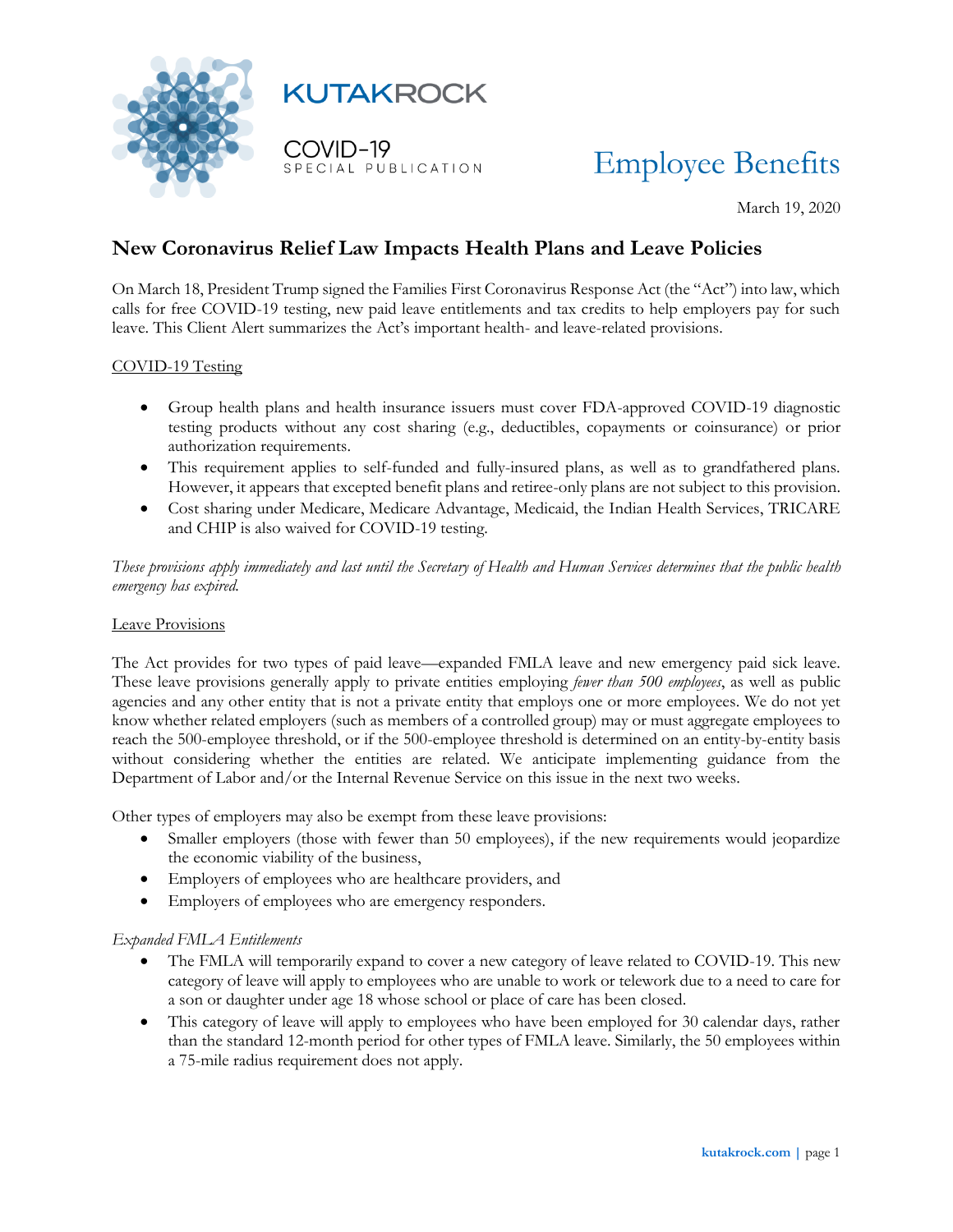• The first 10 days of leave may be unpaid (unless an employee elects to use existing paid leave), but the remaining time must be paid at two-thirds the employee's regular rate of pay. Paid leave is capped at \$200 per day and \$10,000 in the aggregate.

# *Emergency Paid Sick Leave*

- The Act requires covered employers to immediately provide employees, regardless of their length of service, with up to 80 hours of paid sick leave if the employee is unable to work or telework due to a leave relating to specified COVID-19 causes (see below list). Part-time employees would receive a proportionally similar amount, based on their average hours worked in a two-week period.
	- o The employee is subject to a federal, state or local quarantine or isolation order related to COVID-19.
	- o The employee has been advised by a healthcare provider to self-quarantine due to COVID-19 concerns.
	- o The employee is experiencing symptoms of COVID-19 and seeking a medical diagnosis.
	- o The employee is caring for an individual who is (i) subject to a quarantine or isolation order or (ii) has been advised by a healthcare provider to self-quarantine.
	- o The employee is caring for a son or daughter whose school or place of care has been closed, or the childcare provider of such son or daughter is unavailable, due to COVID-19.
	- o The employee is experiencing any other substantially similar condition as specified by the Secretary of Health and Human Services.
- The amount of pay an employee will receive while on leave will vary depending on the reason for the leave. Generally, it must either be paid at an employee's regular rate of pay (capped at \$511 per day and \$5,110 in the aggregate) or at two-thirds the employee's regular rate of pay (capped at \$200 per day and \$2,000 in the aggregate).
- Unused emergency paid sick leave will not carry over to the next year.

# *These leave provisions will take effect within 15 days of March 18 and will expire December 31, 2020.*

# Tax Credits

The Act provides refundable tax credits to help employers cover the cost of providing these new paid leave benefits. The credits apply against the employer portion of Social Security taxes and are equal to 100% of the qualifying paid leave wages paid by the employer, up to certain limits. They are computed on a quarterly basis and are available through the end of 2020. The maximum number of days that may be taken into account in calculating the tax credit is 10 per employee, across all quarters.

# *FMLA-Related Credits*

• The qualified leave credit is generally limited to \$200 per day per employee and \$10,000 in the aggregate.

# *Emergency Paid Sick Leave Credits*

- The qualified leave credit taken into account varies based on the reason for the leave:
	- o Employees who are subject to a quarantine or isolation order, who have been advised to selfquarantine or are seeking a COVID-19 diagnosis will have qualified sick leave wages capped at \$511 per day.
	- o Employees who are caring for an individual who is quarantined or for a child whose school or place of care is closed will have qualified sick leave wages capped at \$200 per day.

#### *Health Plan Credits*

• The FMLA-related and emergency paid sick leave credits will be increased to include amounts employers pay for an employee's health plan coverage while on leave.